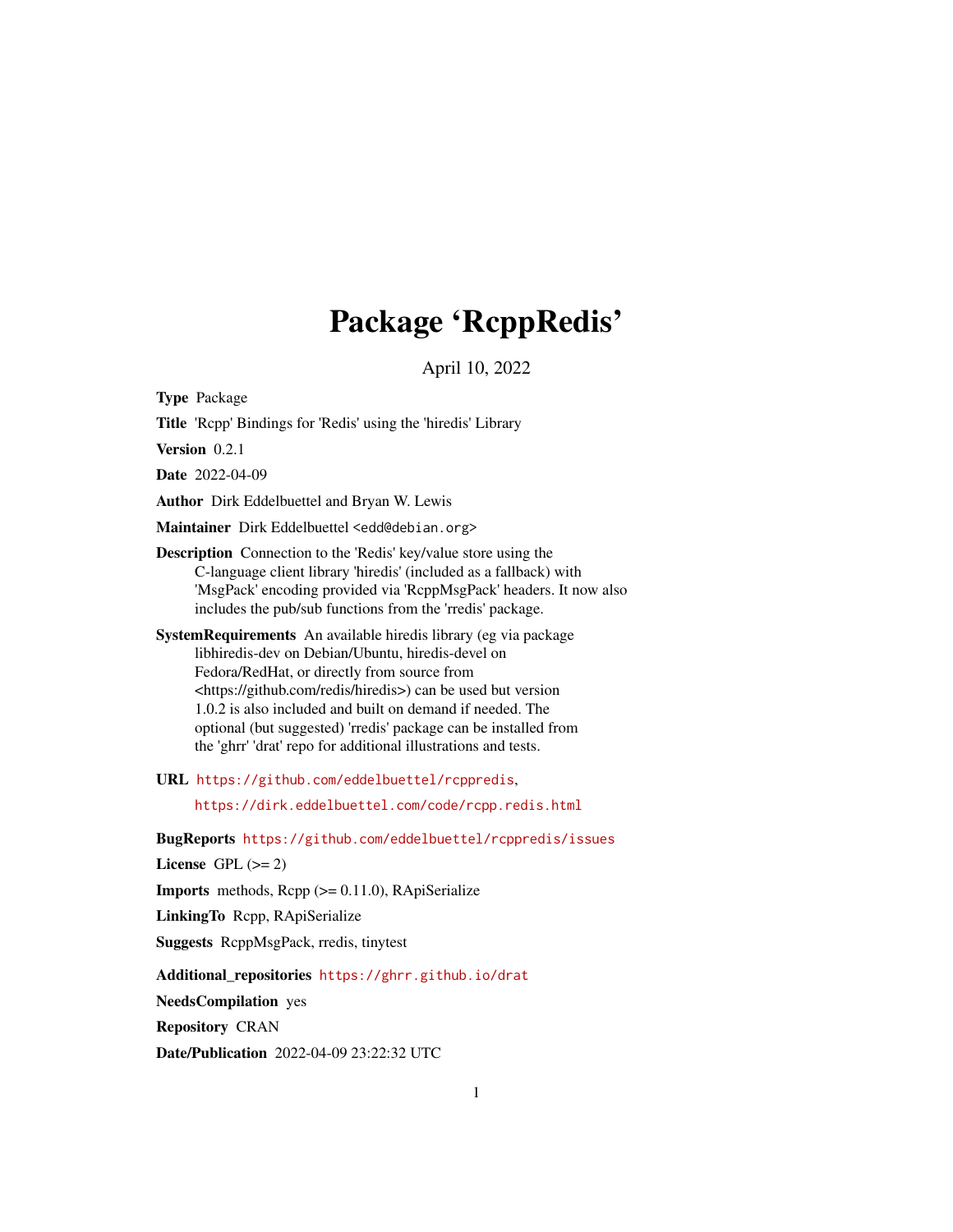### <span id="page-1-0"></span>R topics documented:

#### **Index** [5](#page-4-0). The second state of the second state of the second state of the second state of the second state of the second state of the second state of the second state of the second state of the second state of the second

RcppRedis *Rcpp module using hiredis library to connect R to Redis*

#### **Description**

The Redis module is created using Rcpp modules and wraps a minimal class Redis around an Redis connection context object which permits bi-directional communication with a Redis in-memory database.

New instances can be created using either a default constructor (using localhost and the default port) and either host and port, or just the host.

Currently, the module has just one worker command which sends a string to the Redis instance and returns a string.

The helper functions serializeToChar() and unserializeFromChar convert R objects to/from a character representation (and internalize the conversion from raw to char representation at the compiled level). The helper functions serializeToRaw() and unserializeFromRaw convert R objects to/from raw vectors.

#### Details

Please consult the Redis documentation for details on the available commands. See the Rcppmodules vignette for details on Rcpp modules.

#### Author(s)

Dirk Eddelbuettel <edd@debian.org>

redisMonitorChannels *redisMonitorChannels*

#### Description

Listen for messages on subscribed Redis message channels.

#### Usage

```
redisMonitorChannels(context, type=c("rdata", "raw", "string"))
```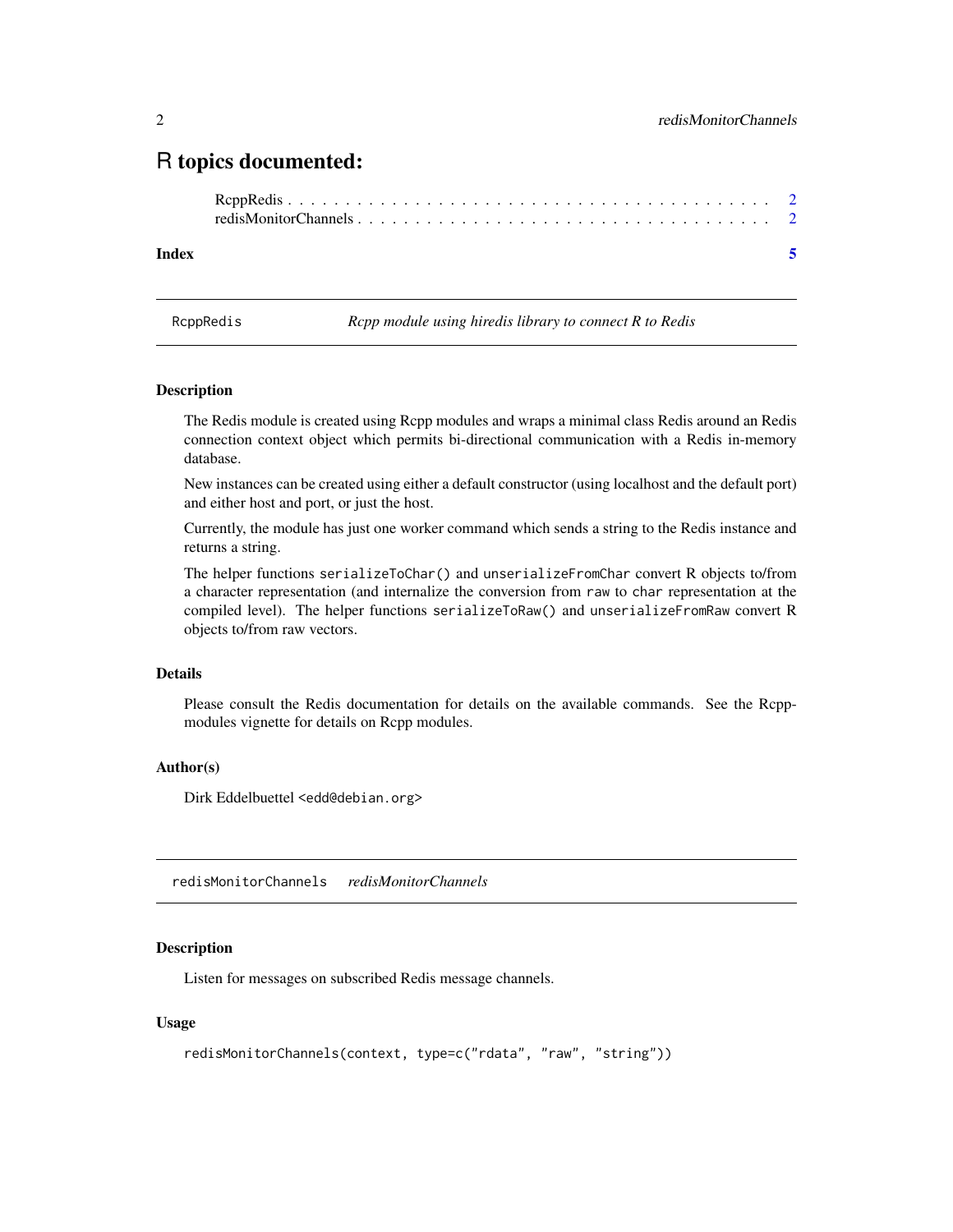#### **Arguments**

| context | A valid Redis context (see example). |
|---------|--------------------------------------|
| type    | The expected message value type.     |

#### Details

(From the Redis.io documentation): implement the Publish/Subscribe messaging paradigm where (citing Wikipedia) senders (publishers) are not programmed to send their messages to specific receivers (subscribers). Rather, published messages are characterized into channels, without knowledge of what (if any) subscribers there may be. Subscribers express interest in one or more channels, and only receive messages that are of interest, without knowledge of what (if any) publishers there are.

The redisMonitorChannels function may be called repeatedly in an event loop to service messages on all subscribed channels. When a message is received, the redisMonitorChannels function will attempt to evaluate a callback function with same name as the channel, with the message as its single argument. If no such function can be found, the message is returned. See the help page for redisGetResponse for a description of the message format.

WARNING: The redisMonitorChannels function blocks indefinitely until a message is received.

Use the lower-level listen context method to simply poll channels for messages without evaluating function callbacks.

#### Value

The result of an evaluated function callback message, or if no matching callback exists, the message.

#### Author(s)

B. W. Lewis

#### References

http://redis.io/commands

#### Examples

```
## Not run:
x \leftarrow new(Redis)y \leftarrow new(Redis)# Define a callback function to process messages from channel 1:
channel1 \leq function(x) {
 cat("Message received from channel 1: ",x,"\n")
}
# Define a callback function to process messages from channel 2:
channel2 \leq function(x) {
 cat("Message received from channel 2: ",x,"\n")
}
# Subscribe to the channels...
```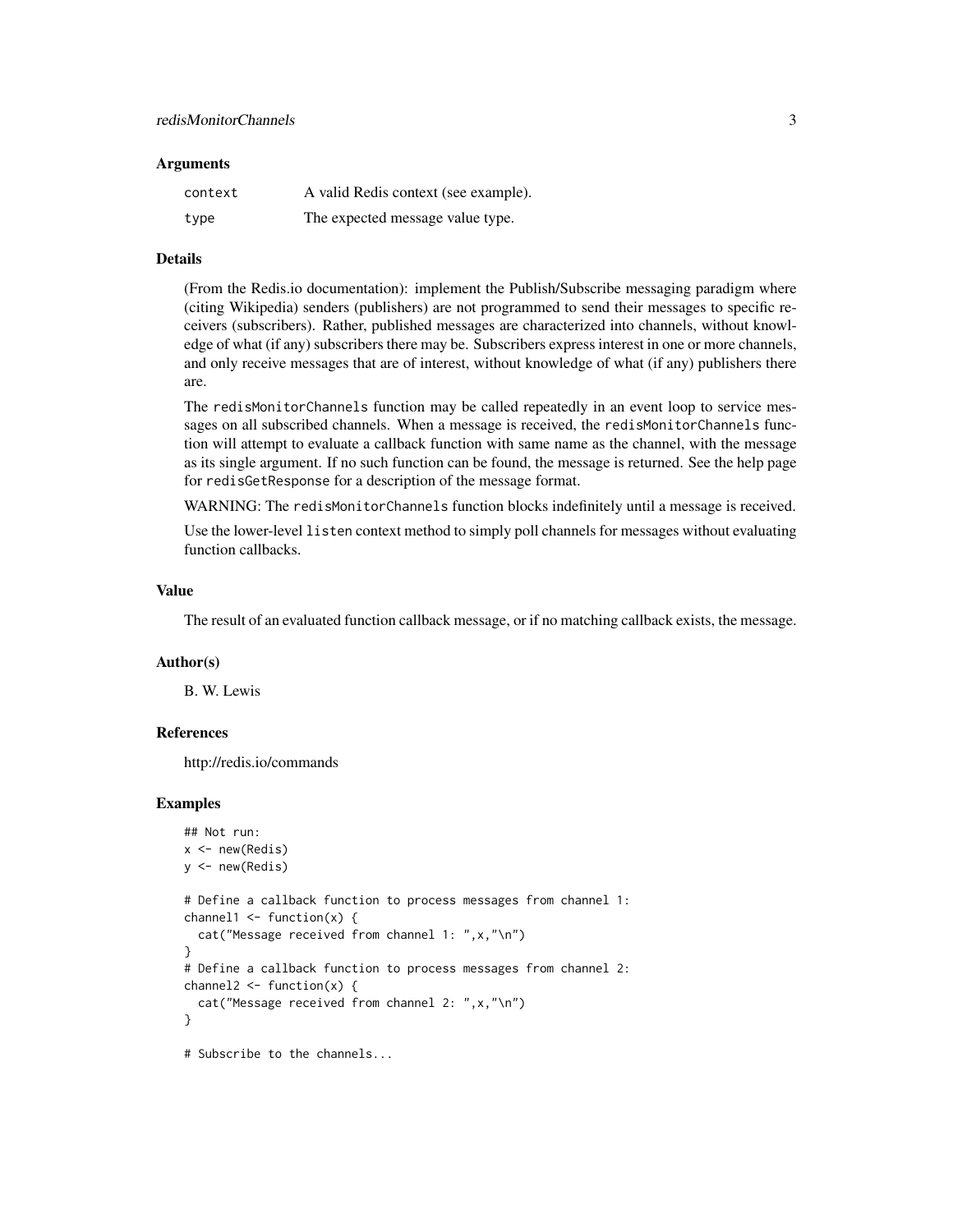#### 4 redisMonitorChannels

```
x$subscribe(c("channel1", "channel2"))
y$publish("channel2", pi)
redisMonitorChannels(x)
# Unsubscribe
x$unsubscribe(c("channel1", "channel2"))
## End(Not run)
```